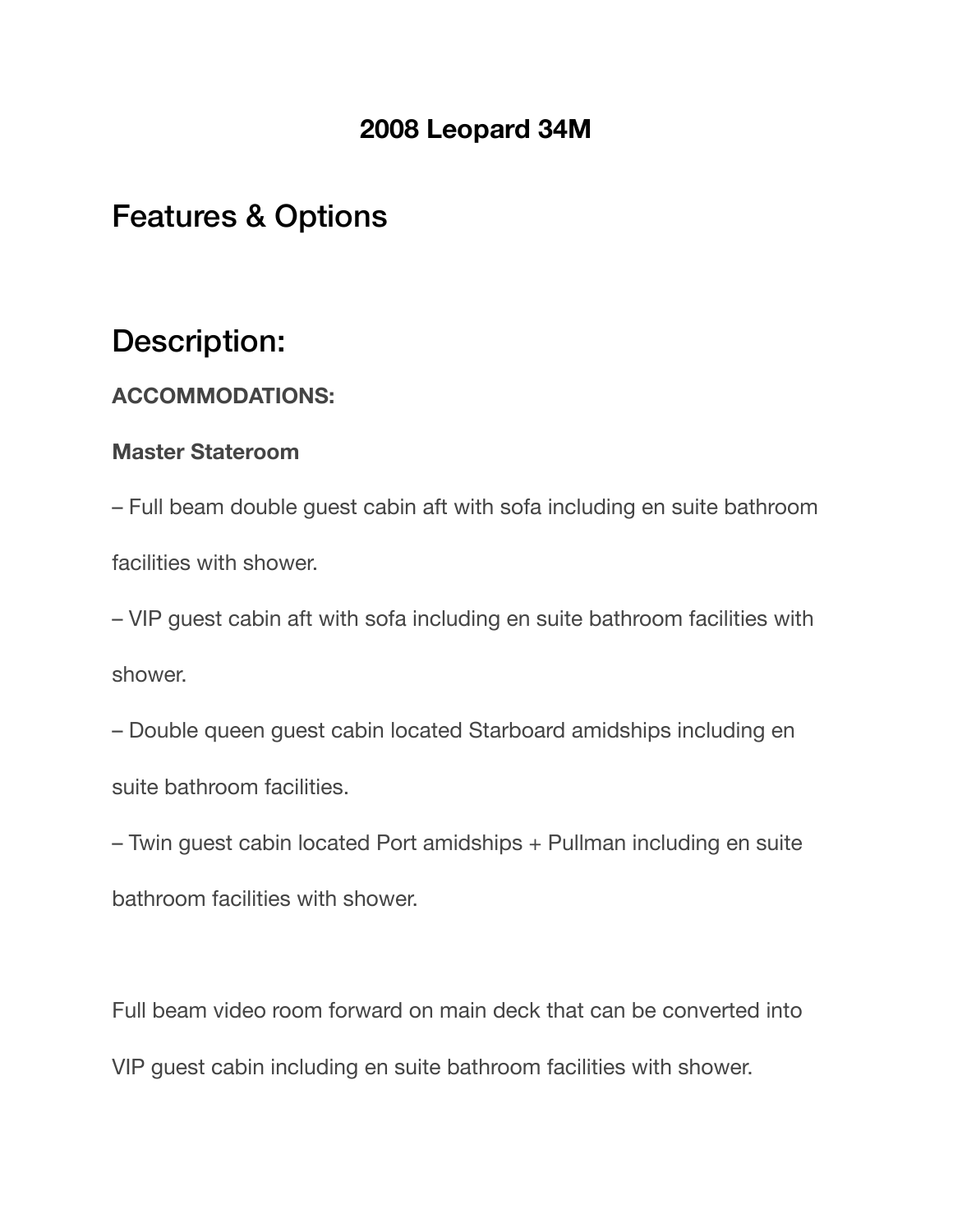#### **Crew:**

2 X Twin-berth cabin aft

#### **MACHINERY**

Main Engines: (3) x 2,185hp MTU 16V2000M92 Motors (1,630kW)

#### **Water jets:**

2 x Rolls Royce Kamewa jets type 63S11

1 x Booster type 50B11

**Transmission:** 2 x ZF gear boxes

## **AUXILIARY MACHINERY & ELECTRICAL SYSTEM**

**Generators:** 2 x 40kW Kohler Gensets

**Shore Power:** 380/220V, 3 phase AC electrical power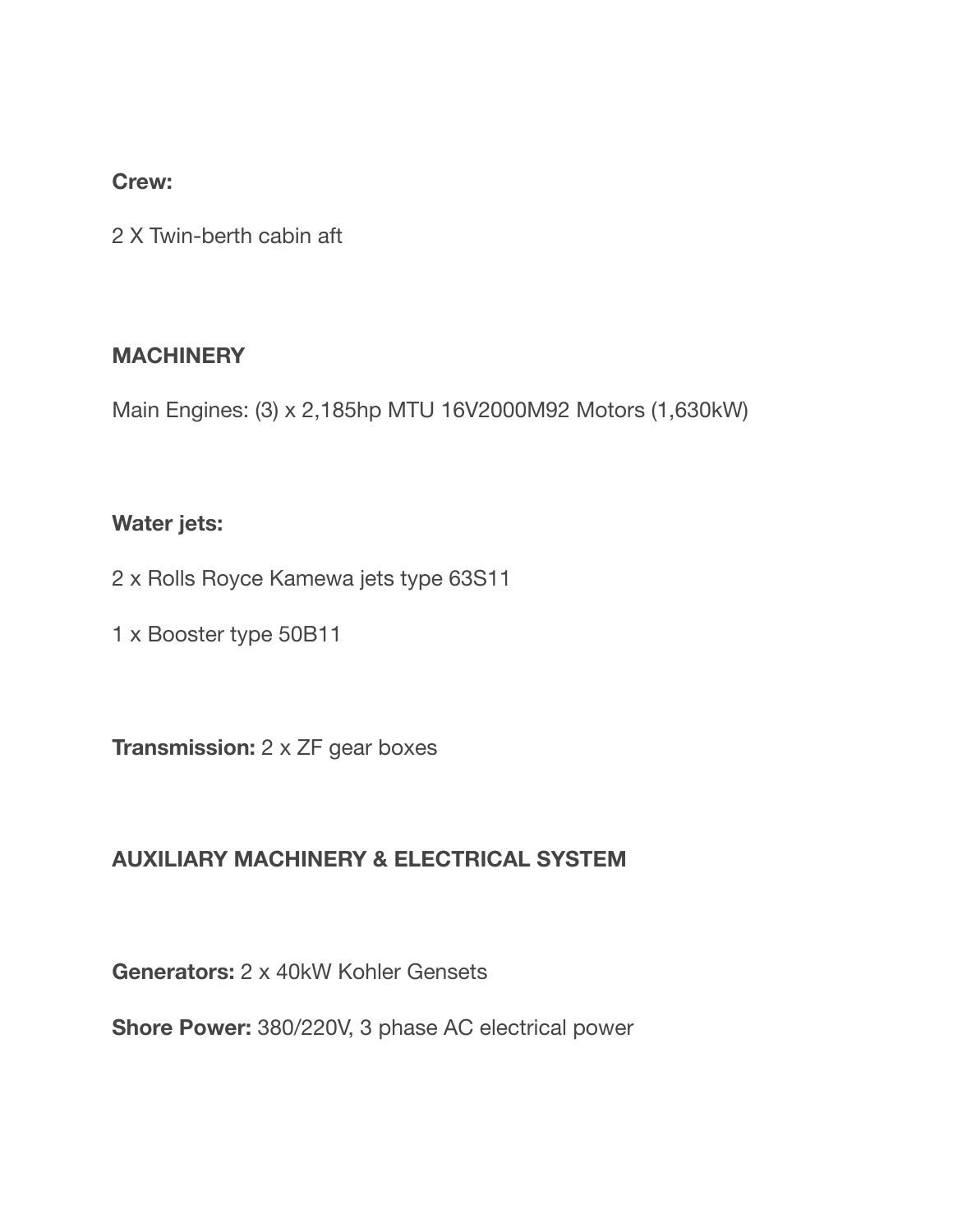**Batteries:** 6 x Battery packs for MTU engines starting battery bank

6 x Battery pack for service (house) battery bank

**Water makers:** 2 x Idromar water maker (70gals/hr)

## **SAFETY & SECURITY EQUIPMENT**

## **Safety:**

20 x Life jackets

2 x Life rafts for 10 persons each

EPIRB / SART

## **Fire Fighting:**

CO2 system in engine room

Fire extinguishers throughout

#### **Alarms:**

Fire & bilge pump alarms

GSM system alarm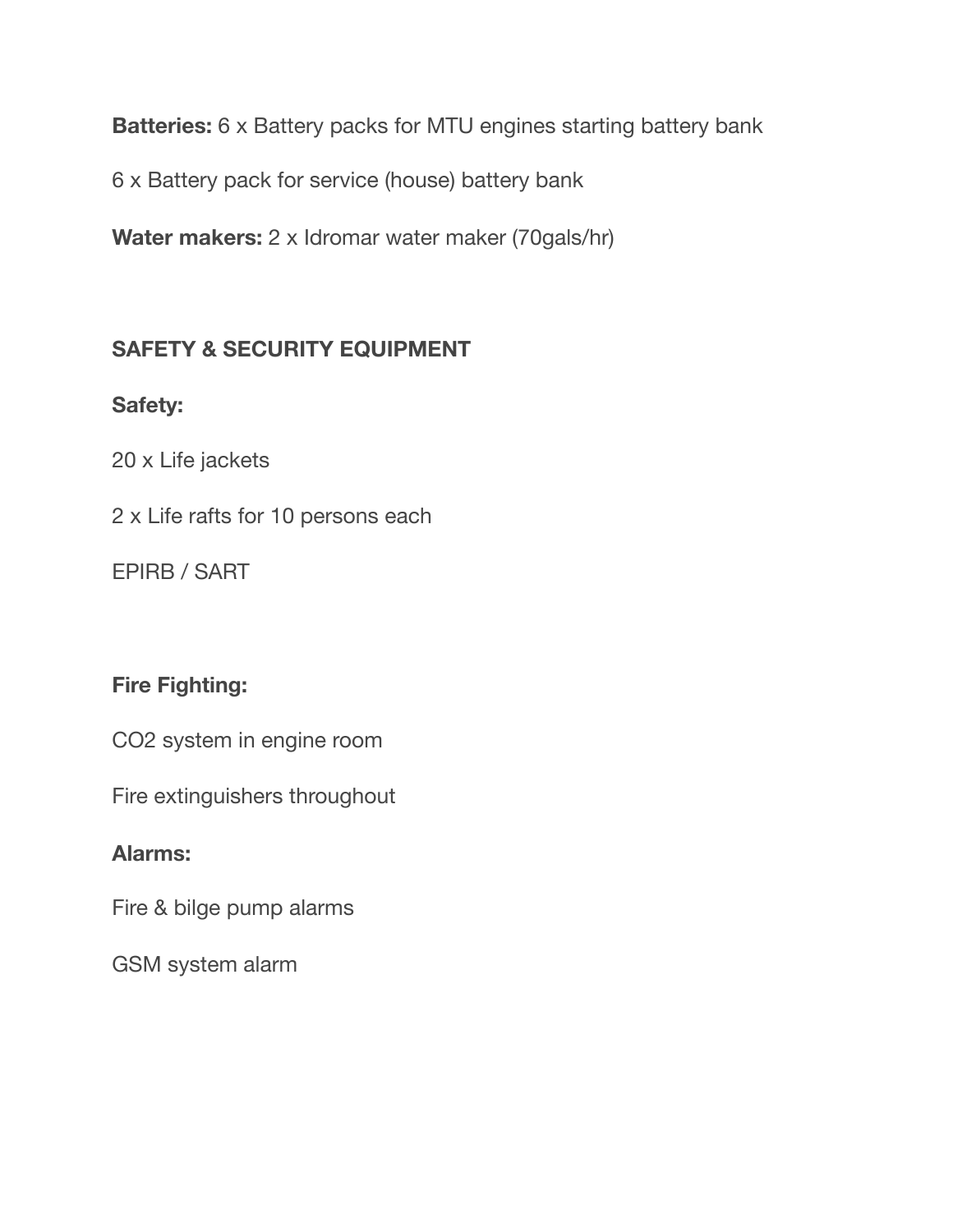#### **Security:**

3 CCTV cameras

## **COMMUNICATION EQUIPMENT**

VHF SIMRAD RS 87

HF SAILOR HC 4500 B

AIS / NAVTEX SIMRAD

SAT Com FURUNO Standard C

KVH Tracphone F55

**Internal Telephones:** Panasonic and Bang & Olufsen

## **OTHER EQUIPMENT:**

**Steering System:** Rolls Royce Hydraulic steering system

**Engine controls:** Electronavi control system

**Helm seats:** 3 x Treben ergonomic seats (Red Leather)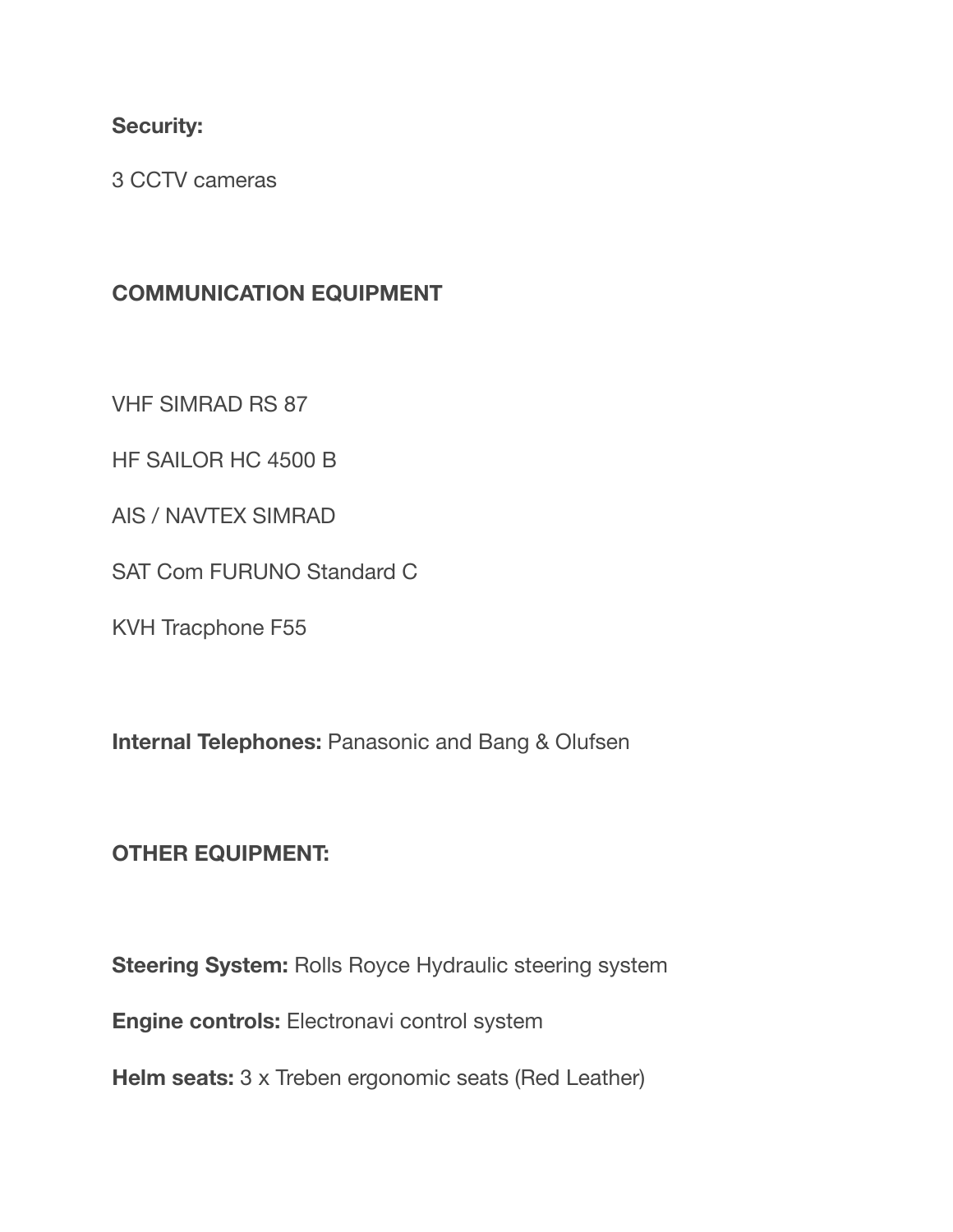**Toilets:** Tecma electric WC system

**Sewage Treatment System:** Hammam sewage treatment system

**Bow Thruster:** 40hp American electric bow thruster

**Air Conditioning:** 3 x Frigomar A/C units

**Fuel Separator:** Alpha Laval (installed 2014)

**Fuel Filters:** Racor

## **NAVIGATION EQUIPMENT**

Magnetic compass

Navigation Station including GPS, Chart plotter, depth sounder

2 x SIMRAD CX 33

Gyro Compass: SIMRAD AR 78

**Radar:** SIMRAD RA 84/94 ARPA

**Automatic Pilot:** Robertson AP9 MK3

**Chart Plotter:** Max SEA plotter (installed in 2015)

**Wind Instruments:** SIMRAD IS 15

**Horn:** KALHENBERG M-511A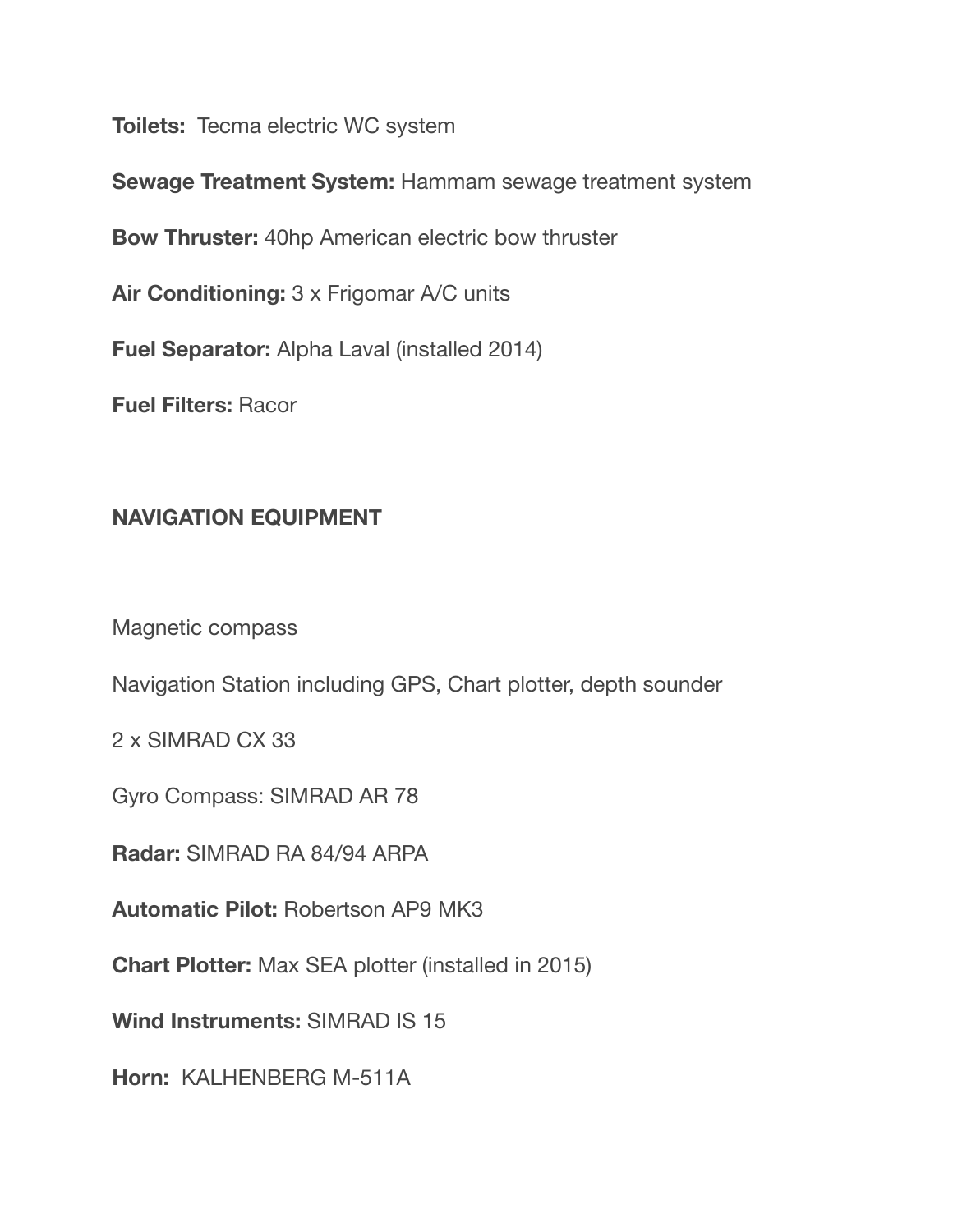## **AUDIO/VISUAL SYSTEMS**

#### **Televisions:**

- 4 x NEC flat screen (TV room; Owner & double guest cabins)
- 4 x Sharp flat screen (Queen and twin; crew mess; Captain)

#### **DVD/CD Players:**

All rooms are equipped with Denon DVD/CD system

Bose THX surround sound system with speakers throughout (including aft

deck and sundeck areas)

**Crestron Sonos Stereo System** 

**Satellite TV:** KVH

#### **DECK EQUIPMENT**

Anchor Windlass: 2 x anchors windlasses by CEE Italy 380V each

Stern winches : 2 x by CEE Italy